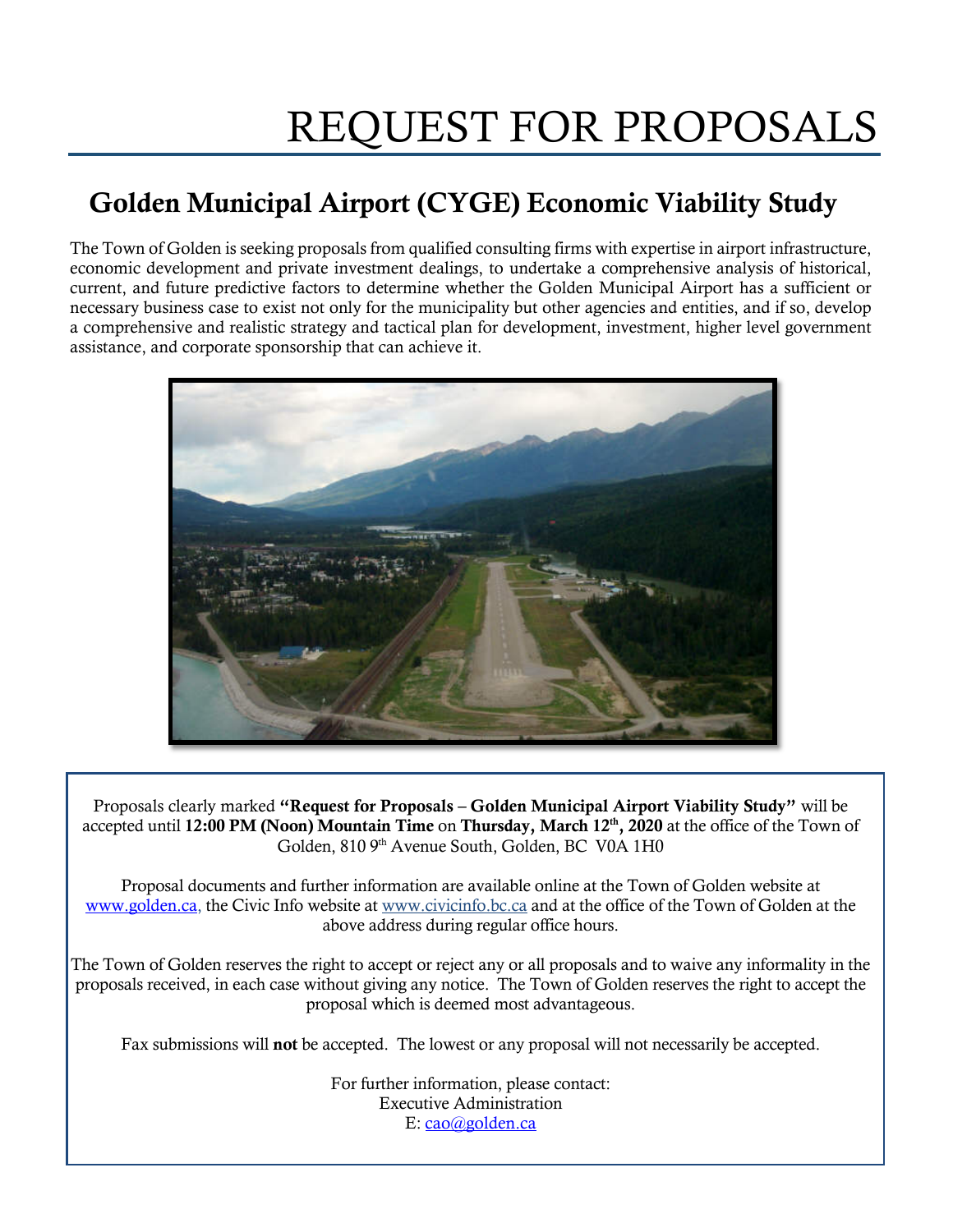# **Overview**

The Town of Golden is seeking proposals from qualified consulting firms with expertise in airport infrastructure, economic development and private investment dealings, to undertake a comprehensive analysis of historical, current, and future predictive factors to determine whether the Golden Municipal Airport has a sufficient or necessary business case to exist not only for the municipality but other agencies and entities, and if so, develop a comprehensive and realistic strategy and tactical plan for development, investment, higher level government assistance, and corporate sponsorship that can achieve it.

The Services required are described in detail in the attached Schedule A, Terms of Reference.

# 1. INTRODUCTION

# 1.1. Form of Contract

The successful Proponent will enter into a form of contract for the delivery of the services based on the Proponent's proposal, the terms within this RFP and negotiations with the Preferred Proponent and the Municipality.

# 1.2. Definitions

In this RFP the following definitions shall apply:

"Closing Time" has the meaning set out in Section 2.1;

"Contract" means a formal written contract between the Municipality and a Preferred Proponent to undertake the services;

"Office" means the office of the Town of Golden located at 810  $9<sup>th</sup>$  Avenue South, Box 350, Golden, BC V0A 1H0;

"Preferred Proponent(s)" means the Proponent(s) selected by the Municipality to enter into negotiations for a Contract;

"Proponent" means an entity that submits a Proposal;

"Proposal" means a proposal submitted in response to this RFP;

"Municipality" means the Town of Golden;

"Municipal Representative" means the individual or position identified in section 2.5 hereof;

"RFP" means this Request for Proposal.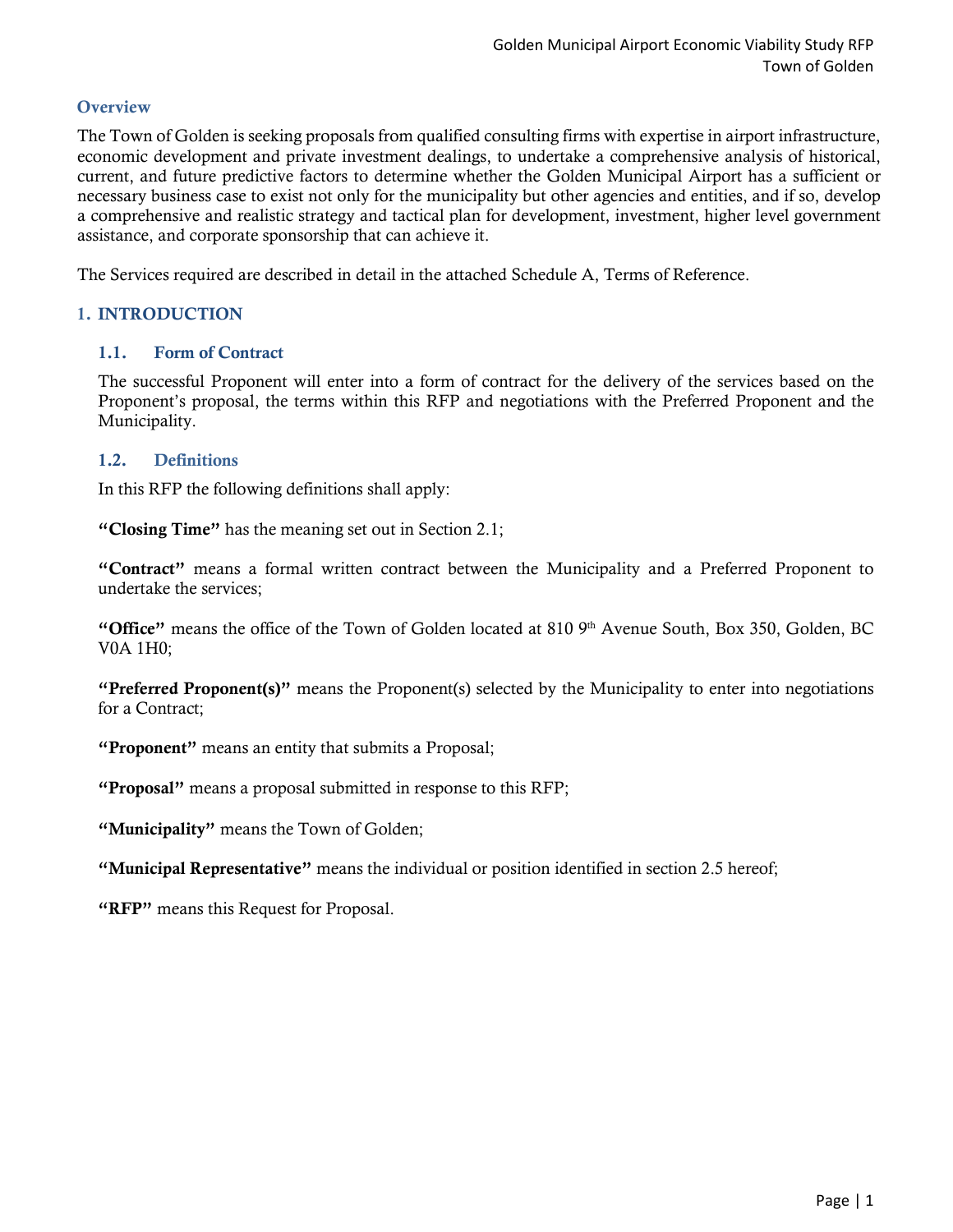# 2. INSTRUCTIONS TO PROPONENT

#### 2.1. Closing Time and Address for Proposal Delivery

Proposals must be received:

- (a) at the office of: Town of Golden Attention: Jon Wilsgard, Chief Administrative Officer 810 9<sup>th</sup> Avenue South PO Box 350 Golden, BC V0A 1H0 (herein called the "Municipality")
- (b) or electronic submission via email PDF format to: [cao@golden.ca](mailto:opsadmin@csrd.bc.ca)
- (c) on or before the following date and time (the "Closing Time"): Time: 12:00 PM (Mountain Time) Date: Thursday, March 12<sup>th</sup>, 2020

It is the Proponent's sole responsibility to ensure its Proposal is received at the address set out above by the Closing Time.

Proposals received by fax will not be accepted.

Proposals will be opened in private by the Municipality after the Closing Time.

#### 2.2. Number of Copies

Proposals submitted by mail should include the original plus two hard copies (three in total).

#### 2.3. Late Proposals

Proposals received after the Closing Time will not be accepted or considered and will be returned upon the Proponent's request and at the Proponent's expense.

#### 2.4. Amendments to Proposals

Proposals may be revised by written amendment, delivered to the location set out above, or submitted electronically via email in PDF format, at any time before the Closing Time but not after. Amendments received by fax will not be accepted.

#### 2.5. Inquiries

All inquiries related to this RFP will be directed in writing to the email address below (the "Municipality Representative"):

Chief Administrative Officer Town of Golden PO Box 350, Golden, BC V0A 1H0 E: cao@golden.ca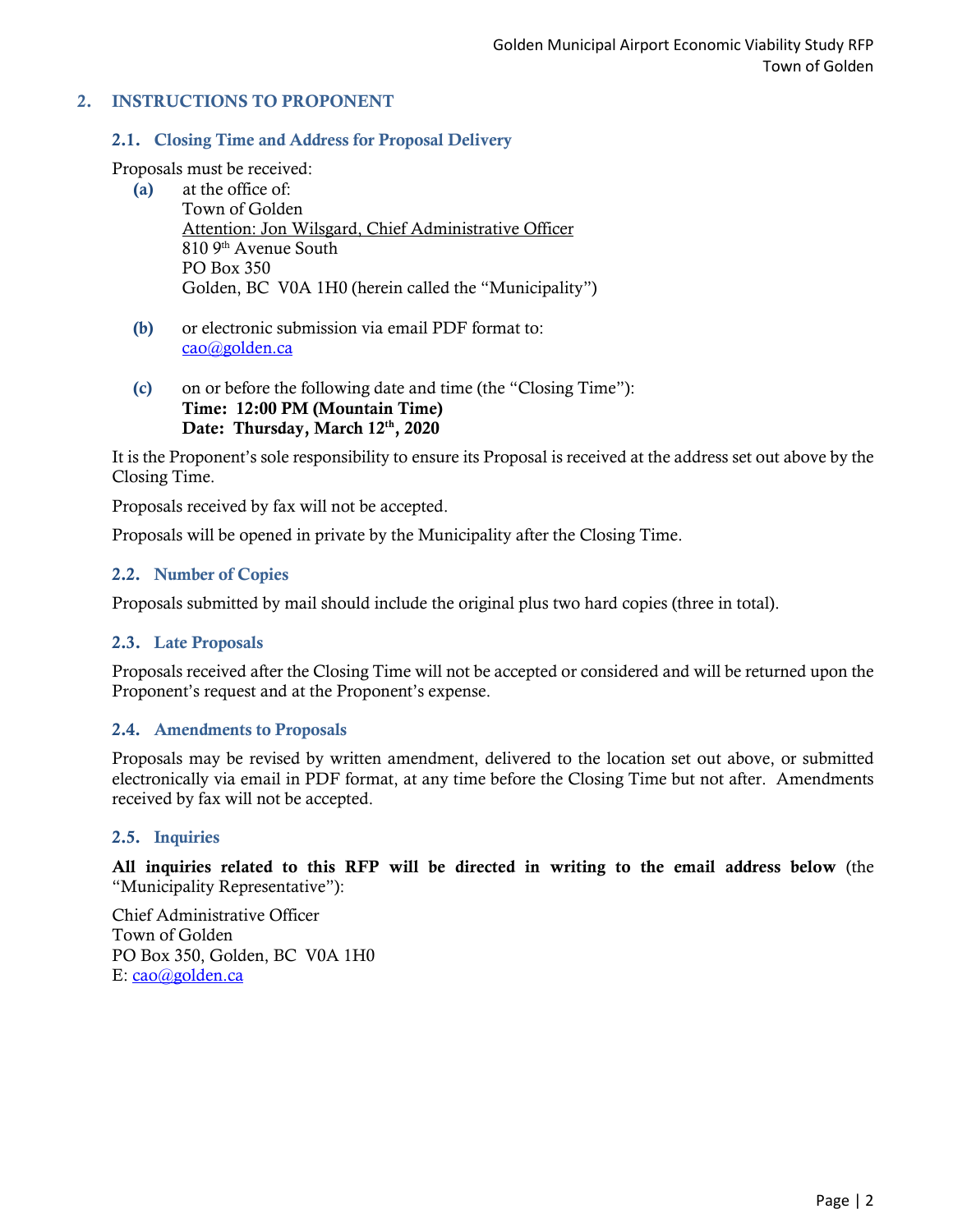Information obtained from any person or source other than the Municipality Representative may not be relied upon.

Inquiries will be made no later than three (3) days before the Closing Time. The Municipality reserves the right not to respond to inquiries made within three (3) days of the Closing Time. Inquiries and responses will be recorded and may be distributed to all Proponents at the discretion of the Municipality.

Proponents finding discrepancies or omissions in the RFP, or having doubts as to the meaning or intent of any provision, will immediately notify the Municipality Representative. If the Municipality determines that an amendment is required to this RFP, the Municipality will issue an addendum in accordance with Section 2.6. Amendments to this RFP or any of the requirements stipulated hereunder must be in writing issued in accordance with Section 2.6 hereof to be effective.

# No oral conversation will affect or modify the terms of this RFP or may be relied upon by any Proponent.

# 2.6. Addenda

If the Municipality determines that an amendment is required to this RFP, the Municipality will post a written addendum on the Municipality's website at [http://www.golden.ca/Town-Hall/Bids-and-](http://www.golden.ca/Town-Hall/Bids-and-Tenders.aspx)[Tenders.aspx](http://www.golden.ca/Town-Hall/Bids-and-Tenders.aspx) that will form part of this RFP. No amendment of any kind to this RFP is effective unless it is posted in a formal written addendum on the Municipality website.

Upon submission of a Proposal, Proponents will be deemed to have received notice of all addenda that have been issued by the Municipality.

# 2.7. Examination of Documents

Proponents will be deemed to have carefully examined the RFP, including all attached Schedules and all relevant documents, prior to preparing and submitting a Proposal with respect to any and all facts which may influence a Proposal.

# 3. PROPOSAL SUBMISSION FORM AND CONTENTS

# 3.1. Package

Proposals should be submitted in the Proposal Format as outlined in Schedule B, Proposal Submission Format. Proposals should be submitted in a sealed package, marked on the outside with the Proponent's name and title of the project.

# 3.2. Form of Proposal

The Municipality reserves the right to waive any informality in Proposals, or non-compliance with any formality required under this RFP (whether or not material), reject any or all Proposals or accept the Proposal deemed most favorable in the interests of the Municipality, in the Municipality's sole discretion. Furthermore, the Municipality reserves the right to negotiate with any proponent in its discretion.

# 3.3. Signature

The Proposal should be signed by a person authorizing to sign on behalf of the Proponent and include the following:

- (a) If the Proponent is a corporation then the full name of the corporation should be included, together with the names of authorized signatories. The Proposal should be executed by all of the authorized signatories or by one or more of them provided that a copy of the corporate resolution authorizing those persons to execute the Proposal on behalf of the corporation is submitted;
- (b) If the Proponent is a partnership or joint venture then the name of the partnership or joint venture and the name of each partner or joint venture should sign personally (or, if one or more person(s)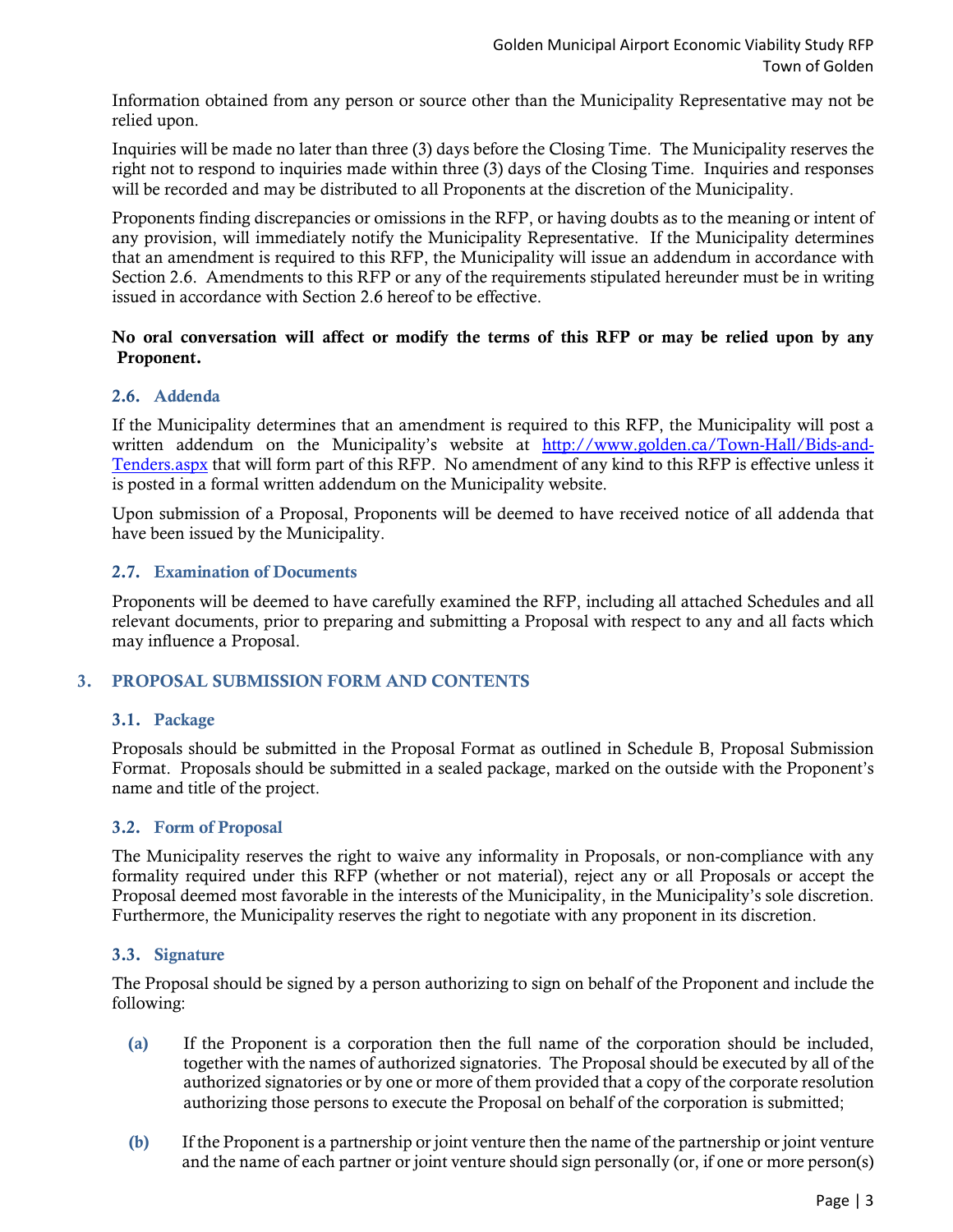have signing authority for the partnership or joint venture, the partnership or joint venture should provide evidence to the satisfaction of the Municipality that the person(s) signing have signing authority for the partnership or joint venture). If a partner or joint venture is a corporation then such corporation should sign as indicated in subsection (a) above; or

(c) If the Proponent is an individual, including a sole proprietorship, the name of the individual should be included.

# 4. EVALUATION AND SELECTION

#### 4.1. Evaluation

The Municipality will evaluate the Proposals by applying the evaluation criteria as described in Section 4.2 to identify the Proponent(s) that the Municipality determines is the most advantageous to the Municipality.

The criteria will be applied without priority or weighting established in advance of the evaluation, and in particular, the Proponent whose Proposal has the lowest price will not necessarily be selected as the Preferred Proponent. The Municipality will apply the criteria evenly and fairly to all Proposals.

# 4.2. Evaluation Criteria

In order to determine the Proposal(s) that is most advantageous to the Municipality, the Municipality will compare and evaluate all Proposals to determine the Proponent's strength and ability to provide the Services as described in Schedule A (attached). The Municipality will use the Request for Proposals Evaluation Procedure as outlined in Appendix 1 (attached).

#### 4.3. Additional Information

The Municipality may, at its discretion, request clarifications or additional information from a Proponent with respect to any Proposal, and the Municipality may make such requests to only selected Proponents without advising other Proponents or providing them with an opportunity to respond to such questions or to provide additional information. The Municipality may consider such clarifications or additional information in evaluating a Proposal.

#### 4.4. Municipality's Discretion in Evaluation

The Municipality may, in its sole discretion, take any one or more of the following steps, at any time and from time to time, in connection with the review and evaluation, including ranking of any aspect of a Proposal, including if the Municipality considers that any Proposal or any part of a Proposal requires clarification or more complete information, contains defects, ambiguities, alterations, qualifications, omissions, inaccuracies or misstatements, or does not for any reason whatsoever satisfy the Municipality that the Proposal meets any requirements of this RFP at any time, or for any other reason the Municipality in its discretion deems appropriate and in the interests of the Municipality and this RFP, or either of them:

- (a) waive any such defect, ambiguity, alteration, qualification, omission, inaccuracy, misstatement or failure to satisfy and any resulting ineligibility on the part of the Proponent;
- (b) independently consider, investigate, research, analyse, request or verify any information or documentation whether or not contained in any Proposal;
- (c) request interviews or presentations with any, all or none of the Proponents to clarify any questions or considerations based on the information included in Proposals during the evaluation process, with such interviews or presentations conducted in the discretion of the Municipality, including the time, location, length and agenda for such interviews or presentations;
- (d) conduct reference checks relevant to the Proponent to verify any and all information regarding a Proponent and to conduct any background investigations that it considers necessary in the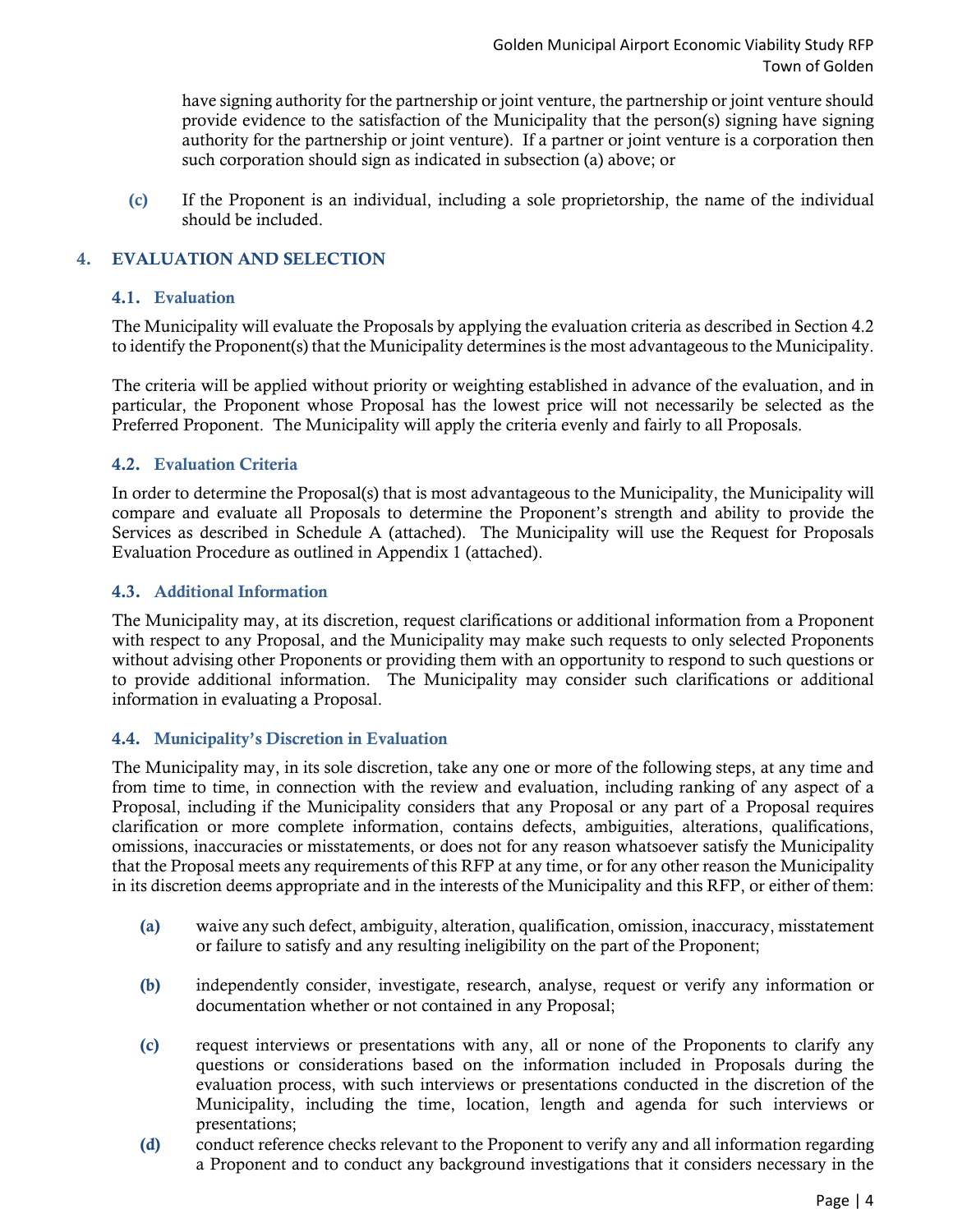course of the RFP process, and rely on and consider any relevant information in the evaluation of Proposals;

- (e) conduct credit, criminal record, litigation, bankruptcy, taxpayer information and other checks;
- (f) seek Proposal clarification with Proponents to assist in making its evaluation;
- (g) not proceed to review and evaluate, or discontinue the evaluation of any Proposal, and disqualify the Proponent from this RFP; and
- (h) request clarifications or additional information from a Proponent with respect to any Proposal, and consider such clarifications or additional information in evaluating a Proposal.

#### 4.5. Selection of Proponent

The Municipality will select the Proponent which it determines is the most advantageous to the Municipality based on the Evaluation Criteria set out in Section 4.2. The Municipality is not bound to accept the lowest priced Proposal. The Municipality reserves the right to accept or reject any Proposal in whole or in part. The Municipality's ratings of Proponents may be subjective and it is the Municipality's intent that the evaluation of each criteria will be relative to the strength of the other Proposals received. A Contract may or may not take place as a result of Proposals received.

#### 4.6. Good Faith Negotiations

By submission of its Proposal, the Proponent agrees that if at any time in the 60 days from the Closing Time it is selected by the Municipality to enter into negotiations for a Contract, the Proponent will, in good faith, participate in negotiations with the Municipality and use reasonable commercial efforts to reach agreement and finalize a Contract with the Municipality based on the Proponent's Proposal.

#### 4.7. Negotiation of Contract and Award

If the Municipality selects a Preferred Proponent(s), then it may:

- (a) Invite the Preferred Proponent(s) to enter into discussions with the Municipality to reach agreement on a final Contract with the Preferred Proponent(s); or
- (b) Enter into discussions with the Preferred Proponent(s) to clarify any outstanding issues and attempt to finalize the terms of the Contract(s), including financial terms. If discussions are successful, the Municipality and the Preferred Proponent(s) will finalize the Contract(s);
- (c) If at any time the Municipality in its sole discretion, forms the opinion that an agreement acceptable to the Municipality is not likely to be reached within a reasonable time, give the Preferred Proponent(s) written notice to terminate discussions, in which event the Municipality may then either open discussions with another Proponent or terminate this RFP and retain or obtain the services in some other manner.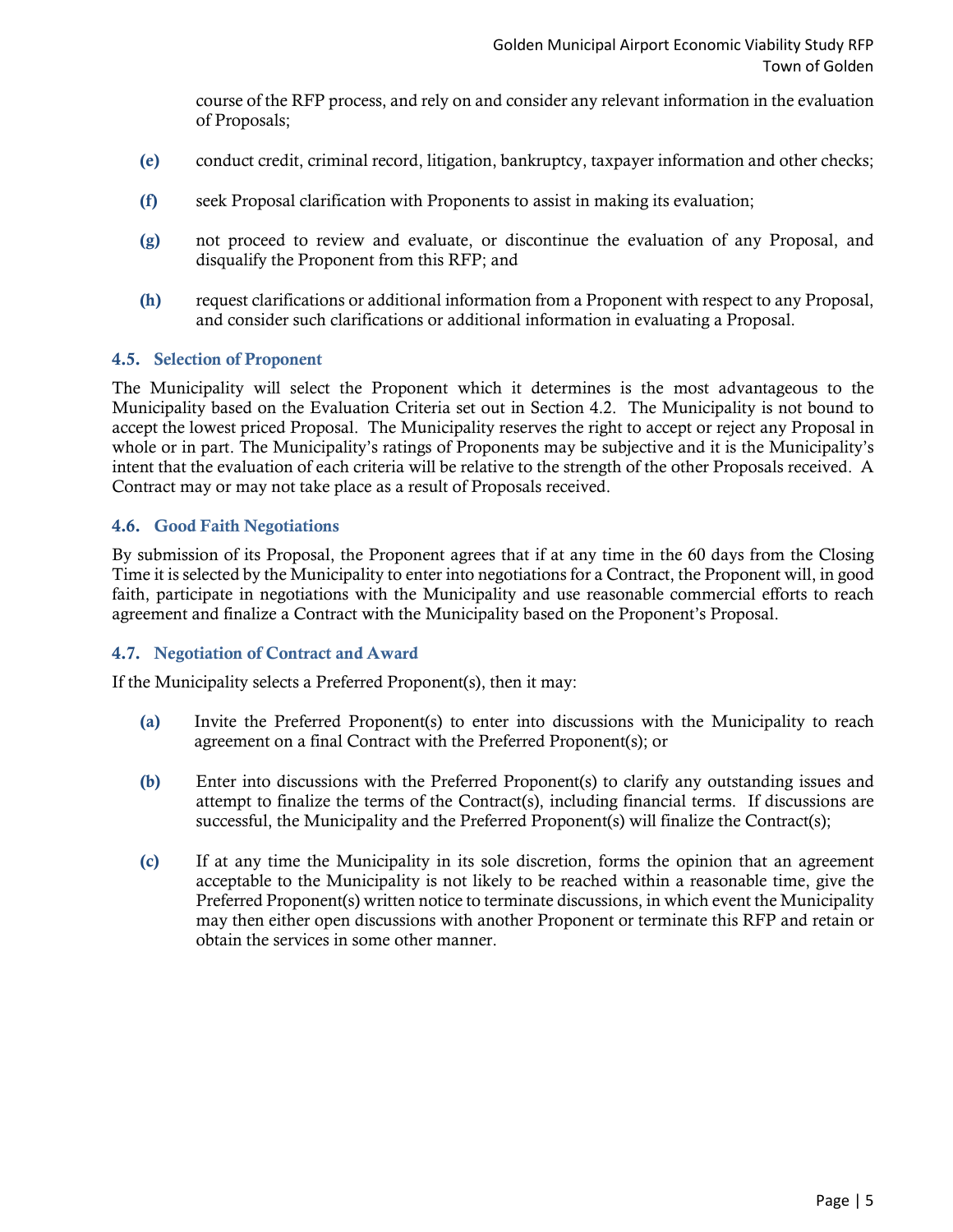# 5. GENERAL CONDITIONS

# 5.1. No Municipality Obligation

This RFP is not a tender and does not commit the Municipality in any way to select a Preferred Proponent, or to proceed to negotiations for a Contract, or to award any Contract, and the Municipality reserves the right in its sole discretion to at any time reject all Proposals, and to terminate this RFP process.

#### 5.2. Proponent's Expenses

Proponents are solely responsible for their own expenses in preparing, and submitting Proposals, and for any meetings, negotiations or discussions with the Municipality relating to or arising from this RFP. The Municipality and its representatives, agents, consultants and advisors will not be liable to any Proponent for any claims, whether for costs, expenses, losses or damages, or loss of anticipated profits, or for any matter whatsoever, incurred by the Proponent in the preparation and submission of a Proposal, or the participation in negotiations for a Contract, or any other activity related to or arising out of this RFP.

#### 5.3. No Contract

By submitting a Proposal and participating in the process as outlined in this RFP, Proponents expressly agree that no contract of any kind is formed under or arises from this RFP prior to the signing of a formal written Contract.

#### 5.4. Conflict of Interest

A Proponent shall disclose in its Proposal any actual or potential conflicts of interest and existing business relationships it may have with the Municipality, its elected or appointed officials or employees. The Municipality may rely on such disclosure.

#### 5.5. Confidentiality

All submissions become the property of the Municipality and will not be returned to the Proponent. All submissions will be held in confidence by the Municipality unless otherwise required by law. Proponents should be aware the Municipality is a "public body" defined by and subject to the Freedom of Information and Protection of Privacy Act of British Columbia.

#### 5.6. Insurance

The successful Proponent will, in the event of award, be required to provide to the Municipality, within ten (10) days of award:

- (a) proof of public liability insurance for injury, property damage or death arising from the Proponent's operations under the agreement in an amount not less than THREE MILLION (\$3,000,000) DOLLARS naming the Town of Golden as additional named insured;
- (b) proof of professional liability insurance in an amount of not less than FIVE HUNDRED THOUSAND (\$500,000) DOLLARS; and
- (c) proof of registration with WorkSafe BC.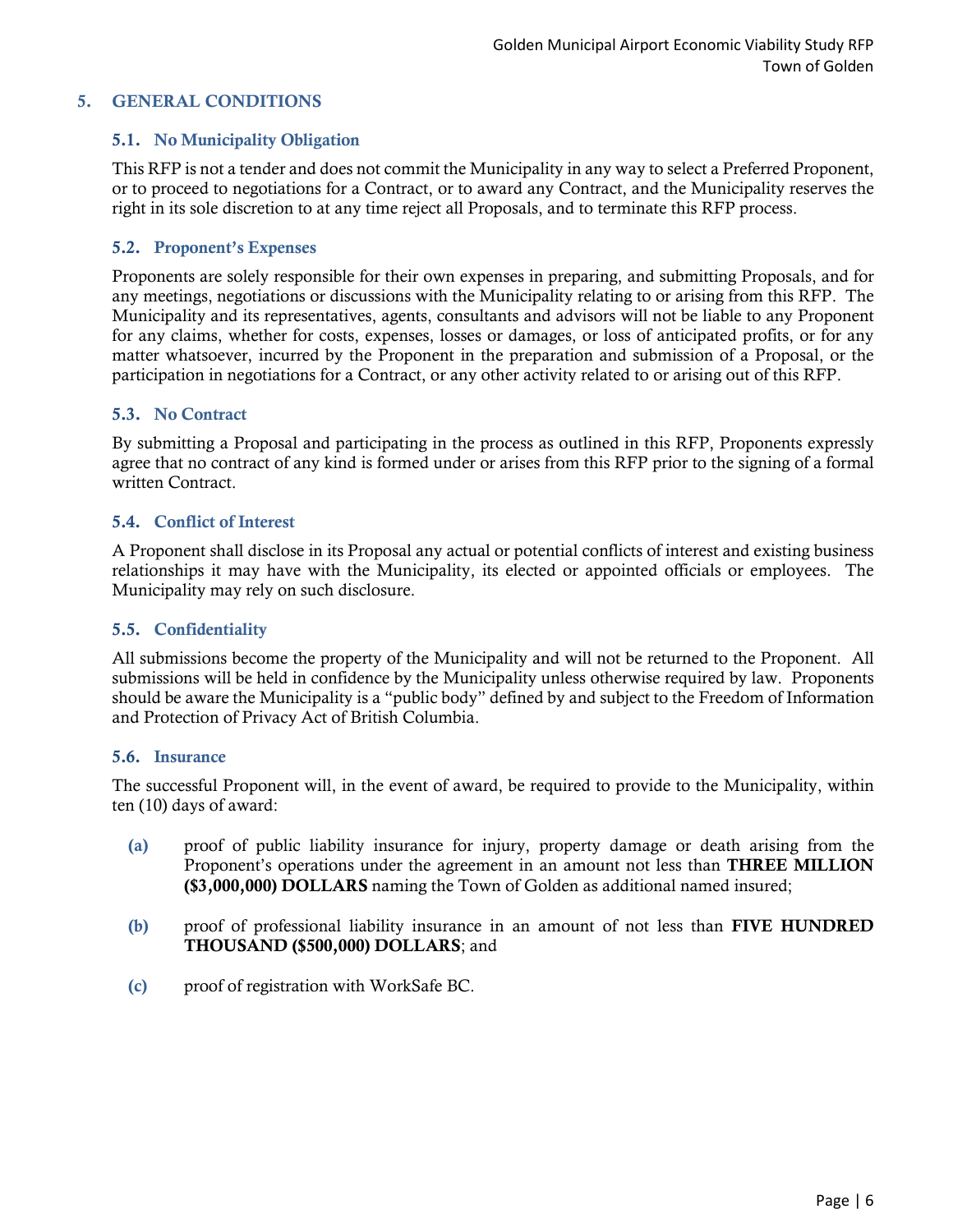# Schedule A TERMS OF REFERENCE

# Purpose and Intent



In the context of responsible asset management and accountability to the local taxpayers, the municipality has amassed the necessary data and commensurate inventories and analyses to determine a sizeable corporate infrastructure deficit, compelling the local government to begin re-evaluation of its service levels and developing long term financial strategies to ensure core infrastructure (water, sewer, roads, facilities) maintenance and renewal is prioritized and achieved. This can at times be at odds with the many and varied public services and their own commensurate costs vs. benefits, requiring meaningful contemplation over the scope and nature of the municipality's obligations and services it provides.

In this context, the Town of Golden Council is at a juncture wherein it is unsure of what to do with its municipal airport.

From one perspective, the Golden Municipal Airport represents a depreciating and low return facility in this spectrum, benefiting a niche population, requiring consistent annual operating funds, and posing a risk liability to the organization given our limited capacity for maintenance, runway clearing and no significant capital renewal ability. Specifically, the runway and associated tarmacs have received a very poor rating resulting from a technical assessment – the risk liability associated with the inability to fund even a portion of the \$3M+ in renewal needs are daunting. Foreseeable economic expansion seems unlikely to occur, and the economic impact of the facility as is remains unknown.

To Town Council and the general public, notionally having such a facility has many positive attributes. Practically it services a significant number of back country lodges, plays a strategic role in wild land fire staging, and there is other evidence to suggest the facility has great value  $-$  it has a runway of sufficient length to accommodate anything short of a 737 aircraft, its location adjacent to the town is convenient, approaches are registered in the R-CAP, it is a reliable refuelling station, it has a sizeable developable apron area, offers the only skydiving service in North America between two mountain ranges, and by air, puts the local ski resort as the closest to Calgary.

But Town Council is unsure if this is enough now and in the future to rationalize keeping it. If it is worth keeping, we need to know how valuable it is, to whom, what its economic value is and how the municipality can feasibly achieve a sustainable business case for it. While use statistics have been collected for the past five years, there is no context to the uneducated for its numbers and relevance. Capital funding requirements are daunting, but if there are substantial economic and geopolitical reasons for its continuance, what is the spectrum of funding sources for it – from local tax payers, to higher levels of government, to the private sector be it angel investors or foundations.

It is the purpose of this initiative to either or not convince Town Council that the facility is worth keeping and if so, its inherent and explicit geopolitical and economic value must be clear, including a reasonable way forward to achieve a better, sustainable, and ultimately increased status. This includes rationalization to the local taxpayer and a benefit proposition by existing and potential users and uses for the future.

Should there be an insufficient rationale for maintaining the facility as is, this plan will focus on either the facility's devolution into a reduced or more focused need for the community or its eventual divestiture as an asset in preparation for alternate land development as a better investment return for the community.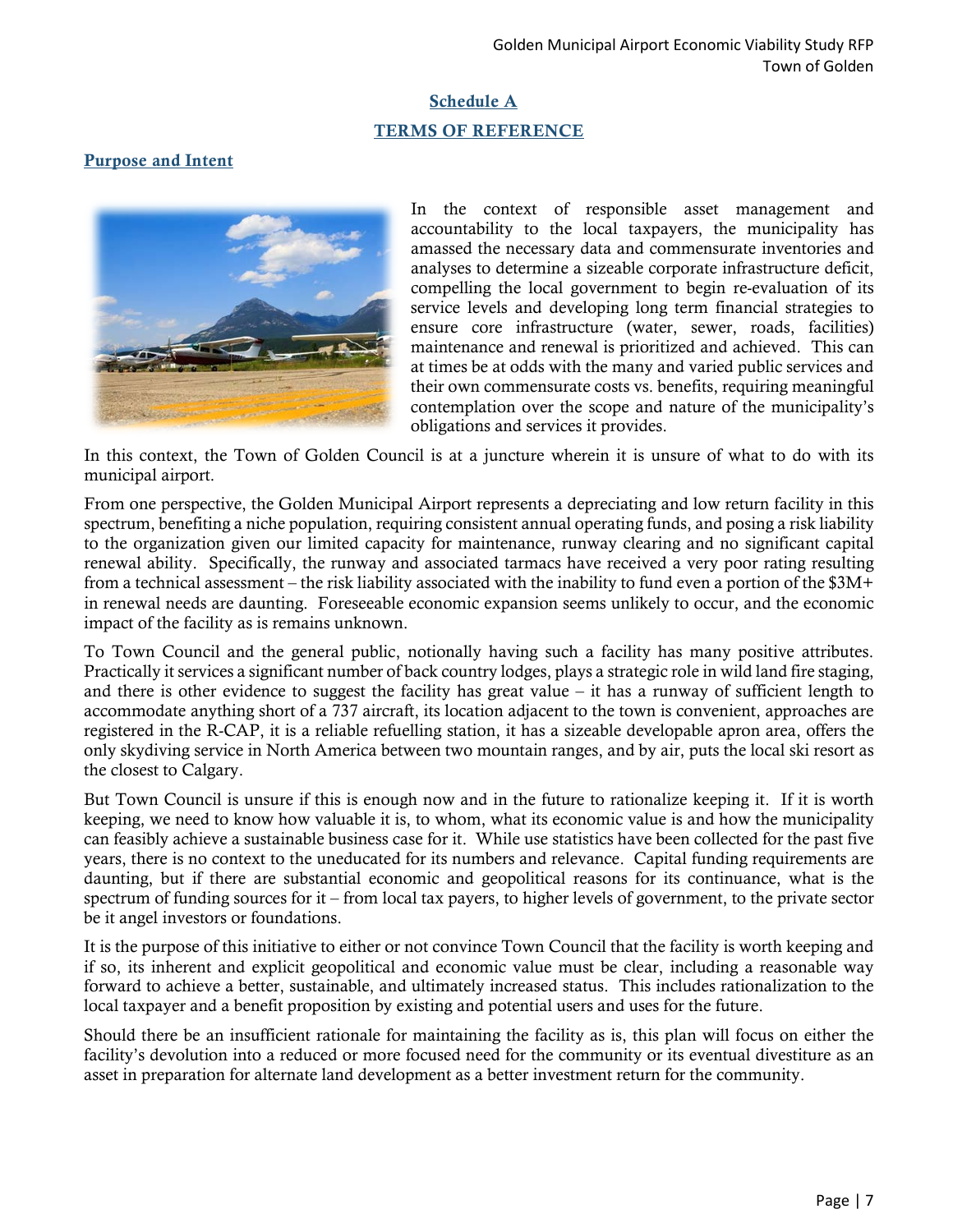# Deliverables

To arrive at a decision point with respect to the above as well as build a road forward, the Town of Golden is seeking proposals from qualified consulting firms or consortiums with experience and expertise in airport infrastructure, economic development, and private investment, to undertake comprehensive analyses of as many factors deemed relevant which will include amongst others the:

- trends now influencing the aviation industry, associated technological progression, societal expectations, commercial opportunities, innovations, and private investment potential in a local, regional, provincial and national context;
- current state of service infrastructure and business occurring at CYGE;
- scope and nature of aircraft movements at CYGE;
- positions of representatives from relevant organizations, private interests, and institutions on CYGE;
- local, regional, provincial, national geopolitical importance of CYGE;
- appropriate comparisons of CYGE to other similar airports including best practices;
- financial and administrative requirements of the municipality relative to airport operations and capital development, including the full life cycle costs of municipally owned capital infrastructure;
- costs and practicalities associated with typical airport developments necessary for continuity;
- potential and forecasted use CYGE by key agencies, organizations and the private sector under current and expanded business models;
- consultancy's own experiences, observations, and expert opinions;
- value of alternative uses of the lands from an assessment and taxation perspective.

From these analyses determine and produce:

1. An economic impact report and assessment of the Golden Municipal Airport, from a dynamic geographical spectrum perspective and commentary on its viability and potential;

*If the consultancy recommends the continuation of CYGE as is, modified, or expanded in scope and nature:*

- 2. A comprehensive and structured palate of business case options aligned and costed with requisite levels of infrastructure, business development, and service provision appropriate for the community, and the projected results for the facility and the community over a 5-10 year timeline;
- 3. Clear and defendable rationales and commentaries to recommend a specific business case from the options listed in the above deliverable to keep the airport functional and cost effective(or not);
- 4. Assuming a recommended business case for facility continuity, a comprehensive, realistic, and costed strategy and tactical plan to:
	- 4.1 Continue or modify operations incorporating best practices for administrative tactics, regulatory bylaws, and maintenance regimes;
		- 4.2 Achieve specific facility needs for renewal, development, and investment;
		- 4.3 Provide avenues, examples, possibilities and clear rationales for acquiring:
			- 4.3.1 Administrative Federal and Provincial level government assistance
			- 4.3.2 Capital funding at a regional government level
			- 4.3.3 Direct political assistance from both government levels
			- 4.3.4 Private investment and corporate sponsorship.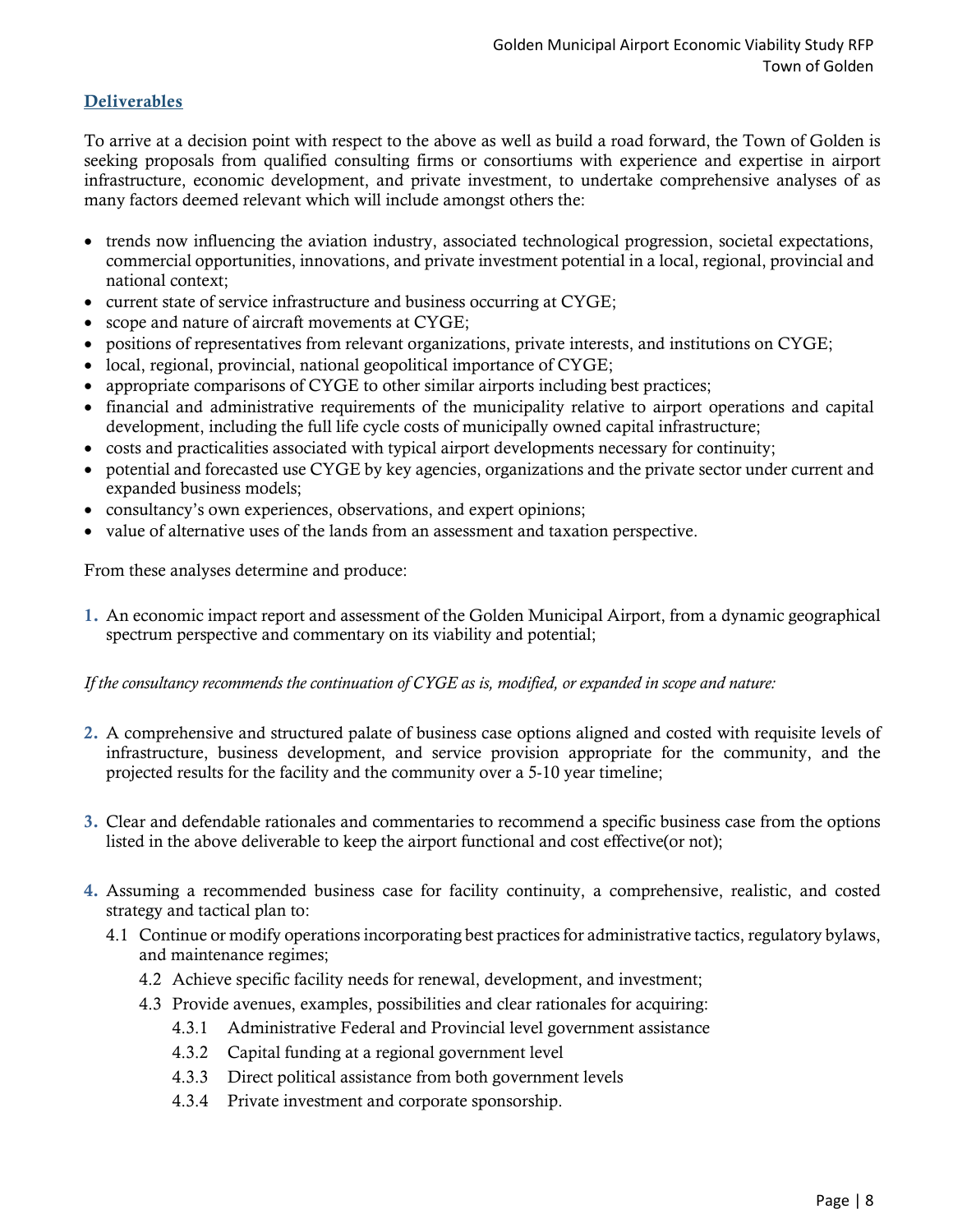The Town of Golden expects in any submitted proposals there to be a chart of activities in delivering this project, phasing as appropriate, reviews, engagement listings, prioritizing, comparisons with other airports, and value added propositions from the proponent.

In the interests of exploring s.4.3, meaningful opportunities including municipal staff to travel to and participate in interviews and engagements to achieve such goals are acceptable.

The end result shall be a final report presented in-person to Town Council that is highly presentable, readable, understandable, informative, and can be used as a stand-alone document.

# Background Information

The Golden Municipal Airport has its beginnings in the 1980's, a time when volunteer efforts were often rewarded with large provincial grants with little rationale other than commitment and idealism. To that end, with little funding from the municipal taxpayer, CYGE was developed.

At the time and over the next 30 years it became an acknowledged component of the community. It has remained owned and operated by the Town of Golden and has a single, asphalt surfaced Runway 14-32 measuring at 4,519 ft x 75 ft (1,377.4 m x 22.9 m). The runway is normally maintained and serviceable year round, but is not a priority for snow ploughing given other critical areas in the community, nor are there any de-icing operations. Other paved airside surfaces include connecting short taxiways and large apron areas (for aircraft movement and parking). There is no runway edge lighting so the airport is used only during daylight hours. IFR is available.

The Airport is home to a variety of aviation related businesses and users including helicopter charter and maintenance, aviation fuelling, a seasonal provincial wildfire staging base, the local Search and Rescue Society, private aircraft owners (T-hangars), recreational flying, eco-tourism (skydiving), and day-use picnic area. The Town maintains a building on the Airport providing visiting pilots with a washroom, telephone, and flight planning area. An Environment Canada weather station is also operated out of the terminal building, staffed by qualified weather observers and funded by Nav Canada. Weather observation reports (METARs) are disseminated on an hourly basis each day, from 14:00 to 24:00 GMT (07:00 to 17:00 local time).

In the spring of 2010, the first instrument approach procedure was published by Nav Canada for use at YGE. Approaches in the CAP and R-CAP have been subsequently renewed as required since then. Presently, this approach is restricted to use by aircraft with wingspans less than 118 ft. The narrow mountain valley and narrow runway surface both contribute to this required safety-related restriction.

In 2011 EBA produced for the Town a "Selective Airport Initiatives" report for CYGE. This cursory product was considered excellent and laid some good foundations at the time for directions the municipality could take in developing the facility to a better state in order to entice more traffic and activity.

In 2015 a technical condition assessment of the runway was undertaken by WSP Canada as well as an estimate for runway widening and navigation aids.

Nearly 10 years have passed since the EBA report with no material improvements to the facility. A brief period of negotiation with the regional district in an effort to secure a capital fund contribution regime was not successful. Use statistics noted as lacking in the 2011 EBA report however have been collected annually since 2016 and are attached.

CYGE ostensibly represents an attractive amenity for a niche population of visitors, an even smaller number of locals, a federal government contract for a weather station, a search and rescue base, a provincial wildfire crew assembly, a fuel depot, a sky diving company, a helicopter company and private storage. We seem to get the occasional Canadian Forces presence, occasional fixed wing medevac activity and some other curious aircraft landings. The annual operating costs as is are sustainable; the updates to the Canada Air Pilot are maintained.

But in order to keep the facility operating, at some point over \$3 million is needed in runway and taxiway repaving. As at 2011, a recommended \$3.6 million was necessary to augment the facility to accommodate larger planes and provide more up to date navigation aids and terminal amenities. The current water and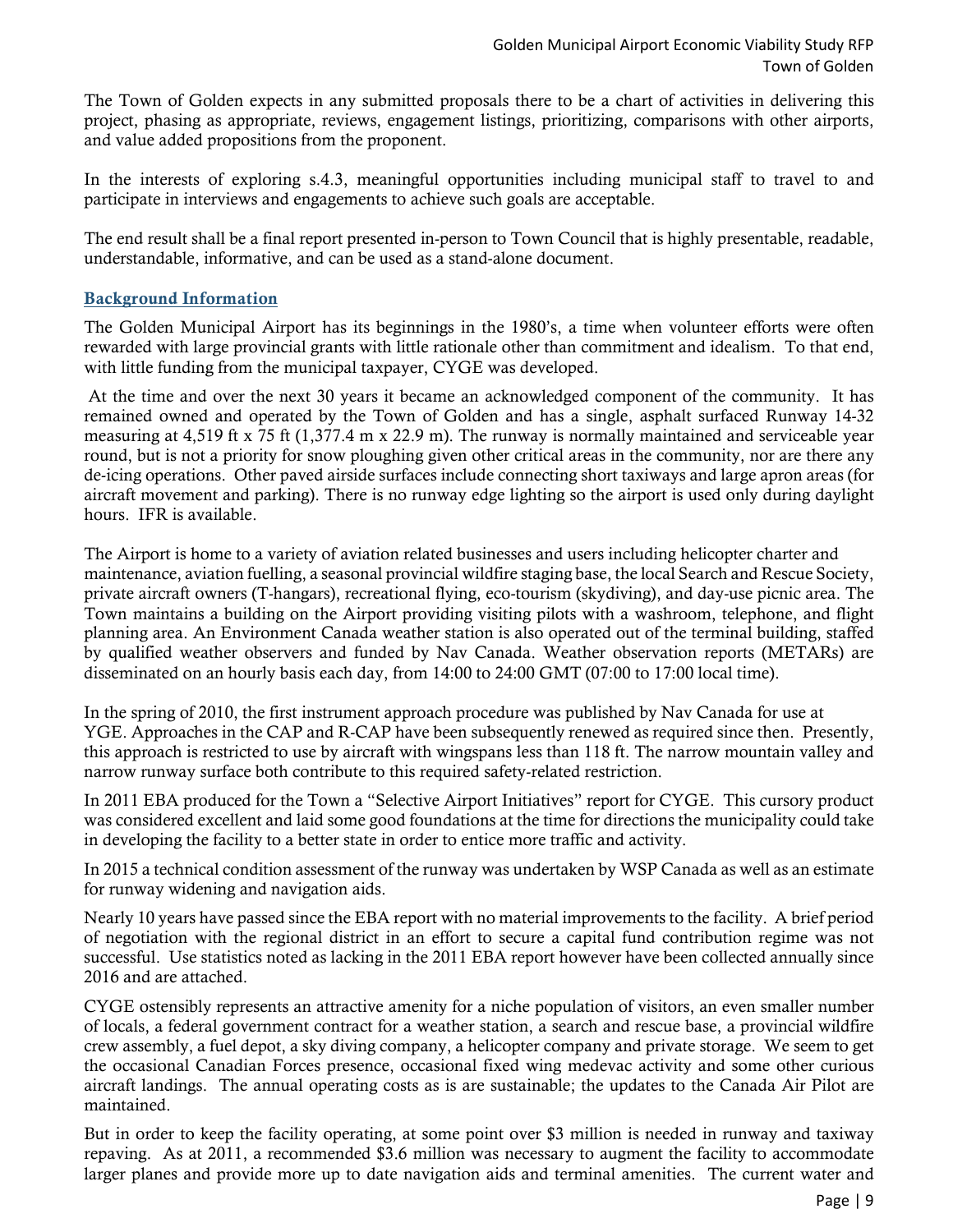sewer servicing capacity is not able to accommodate further development, and represents an undetermined amount in upgrade costs to do so.

The capital investments needed are daunting if not virtually impossible to meet. The arguments to maintain focus on core service capital needs (water, sewer, roads) versus this facility are compelling if not required given their own status and criticality to the community. Moreover, replacing the airport lands with residential development could ostensibly present an attractive alternative opportunity for developers and ultimately result in a greater tax base for the community.

Town Council is now in a position wherein it is compelled to ask and know the current and potential holistic worth of this facility and if substantiated, what the road forward looks like.

# Timeline

The project is to be completed no later than December 31, 2020.

#### Budget

The total maximum budget for this project is \$100,000.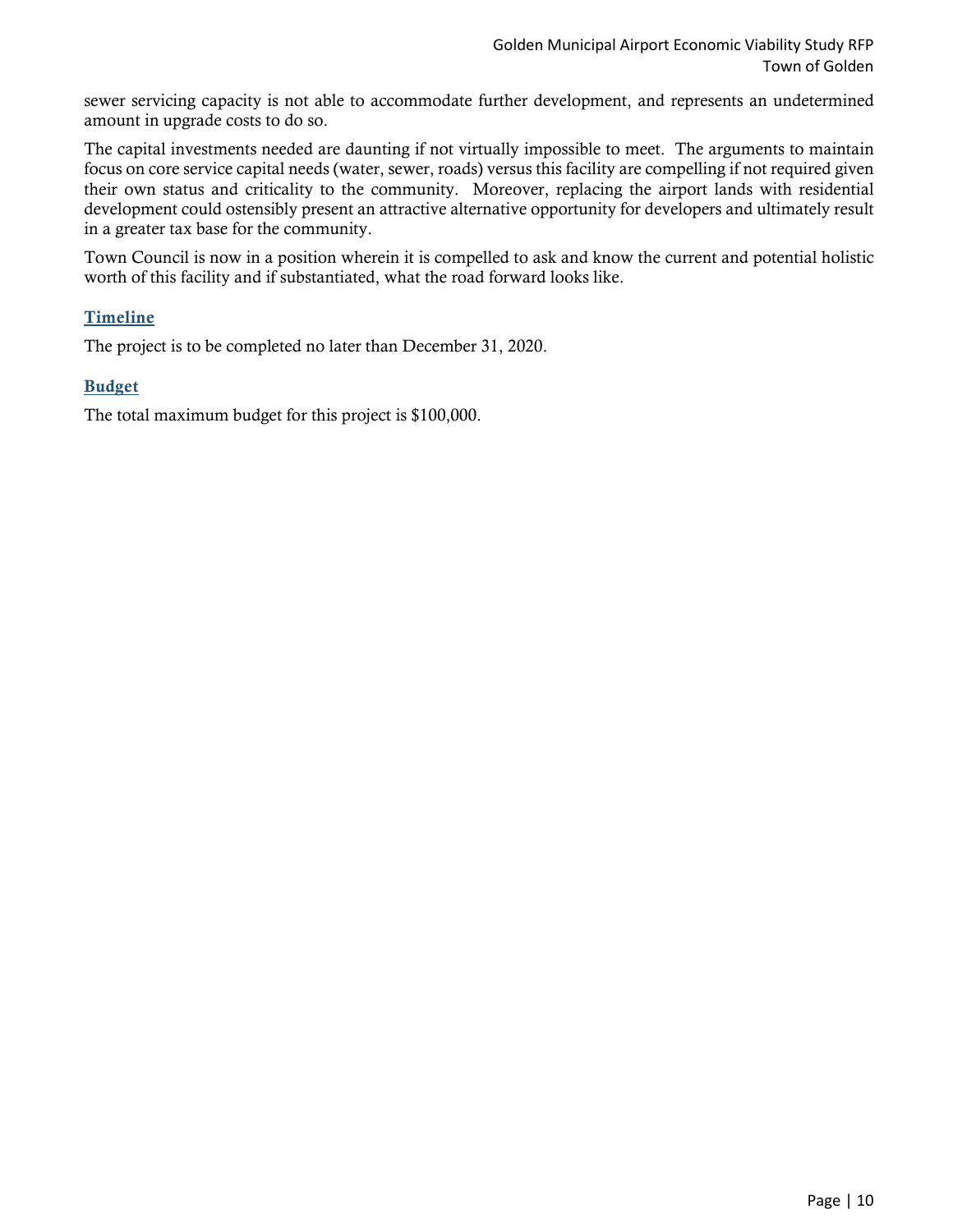# Schedule B

# SUBMISSION FORMAT (MANDATORIES)

Proposals should contain sufficient information to demonstrate to the Municipality that the Proponent is qualified to provide the specified services within the identified timeline at the most suitable cost. All Proposals will include at minimum, the following:

- An Executive Summary of the Proponent's company and the key personnel assigned to the project.
- A methodology that describes the key elements of the Proponents approach to providing the Deliverables.
- A proposed work plan and schedule in response to the Terms of Reference.
- A detailed budget of the fees including all expenses and taxes related to the delivery of the Scope of Work.
- References for which the Proponent has provided similar services with an emphasis on similar work over the past five (5) years. Reference contact information must be included.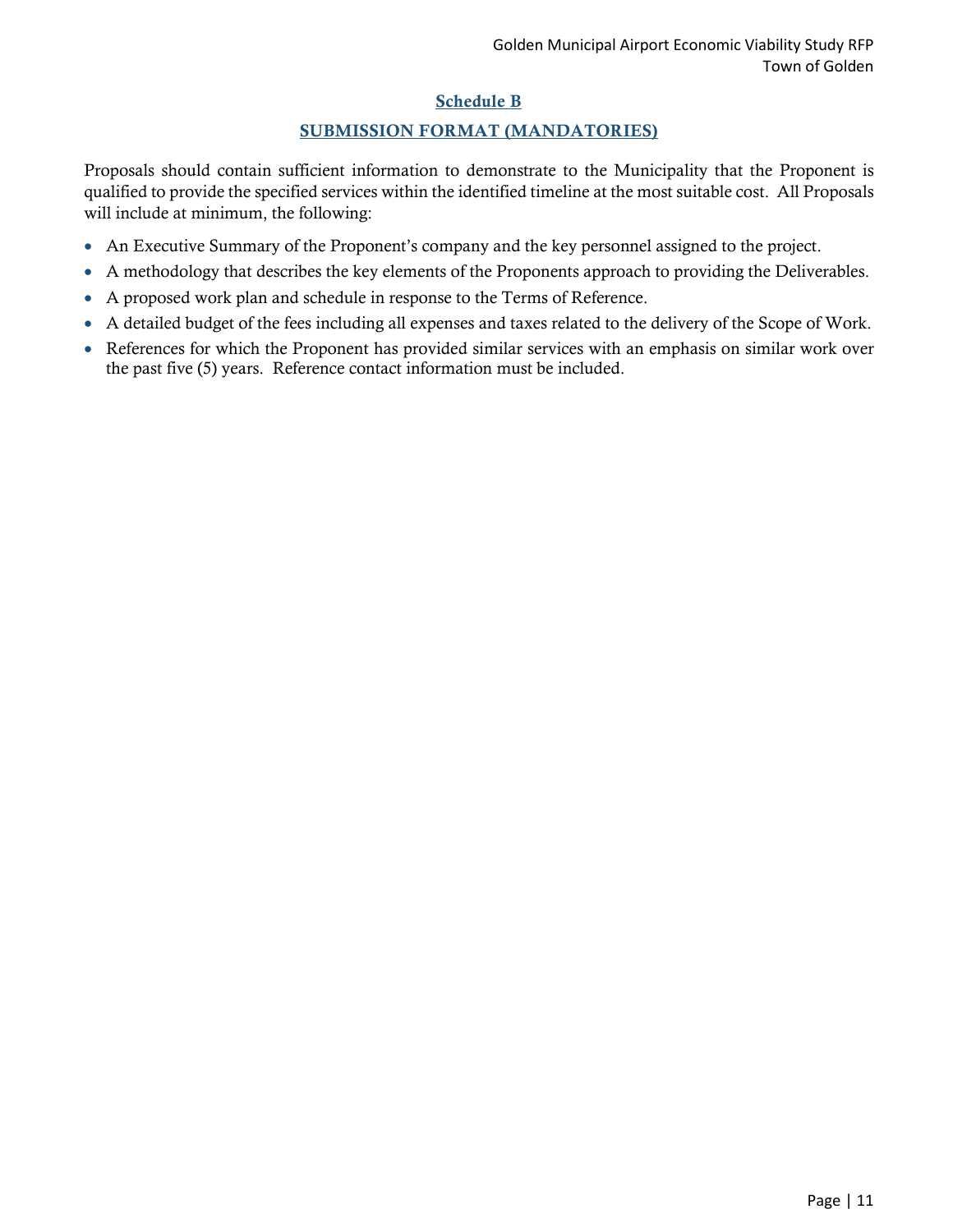# Appendix 1

# PROPOSAL EVALUATION FORMAT

- 1. All qualified Proposals will be reviewed by an Evaluation Team, which will consist of select Municipality staff members and other appropriate participants, if warranted. The Municipality Project Representative (Project Representative) will appoint a minimum of three (3) members to the Evaluation Team.
- 2. The Project Representative will verify all Proposals against the mandatory criteria. Proposals that do not meet all mandatory criteria will be rejected without further consideration. Proposals that do meet the mandatory criteria will be assessed and scored against using the Evaluation Criteria. Each member of the evaluation team will then independently complete the attached Proposal Evaluation Form.
- 3. Upon completion of the Proposal Evaluation Form by each individual Evaluation Team member, the scores given by each Evaluation Team member will be averaged for each Proposal. The Municipality will select the Proponent which it determines is the most advantageous to the Municipality based on the Evaluation Criteria.
- 4. Evaluation team members will use the following Proposal Evaluation Form to guide the completion of the RFP Evaluation.

| <b>STEP ONE:</b>             |                                                                                                           | <b>YES</b>                      | N <sub>O</sub> |
|------------------------------|-----------------------------------------------------------------------------------------------------------|---------------------------------|----------------|
| Mandatory<br>Criteria:       | Proposal received prior to closing<br>(includes acknowledgement of all addendums)                         |                                 |                |
|                              | Executive summary and key personnel                                                                       |                                 |                |
|                              | Methodology outline/key approach                                                                          |                                 |                |
|                              | Work plan, schedule, and fees/expenses                                                                    |                                 |                |
|                              | Reference list                                                                                            |                                 |                |
| <b>STEP TWO:</b>             |                                                                                                           | <b>Maximum</b><br><b>Points</b> | <b>Points</b>  |
|                              | Reputation and Resources                                                                                  |                                 |                |
|                              | Resources and capacity<br>$\overline{\phantom{a}}$                                                        | 20                              |                |
|                              | Past performance and references<br>$\tilde{\phantom{a}}$                                                  | 20                              |                |
|                              | Qualifications of personnel                                                                               | 30                              |                |
|                              | Demonstrated relevant experience                                                                          | 30                              |                |
|                              | Specifications - Schedule A Services                                                                      |                                 |                |
|                              | Scope of research and application<br>$\overline{a}$                                                       | 35                              |                |
|                              | Methodology and innovation                                                                                | 30                              |                |
|                              | Scheduling<br>$\tilde{\phantom{a}}$                                                                       | 10                              |                |
|                              | Clarity and organization of proposal                                                                      | 15                              |                |
|                              | Value added propositions to proposal                                                                      | 20                              |                |
|                              | Financial – Ratio Method = (lowest cost proposal divided by<br>proposal being evaluated multiplied by 40) | 30                              |                |
| <b>TOTAL</b><br><b>SCORE</b> |                                                                                                           | 240                             |                |

#### Proposal Evaluation Form